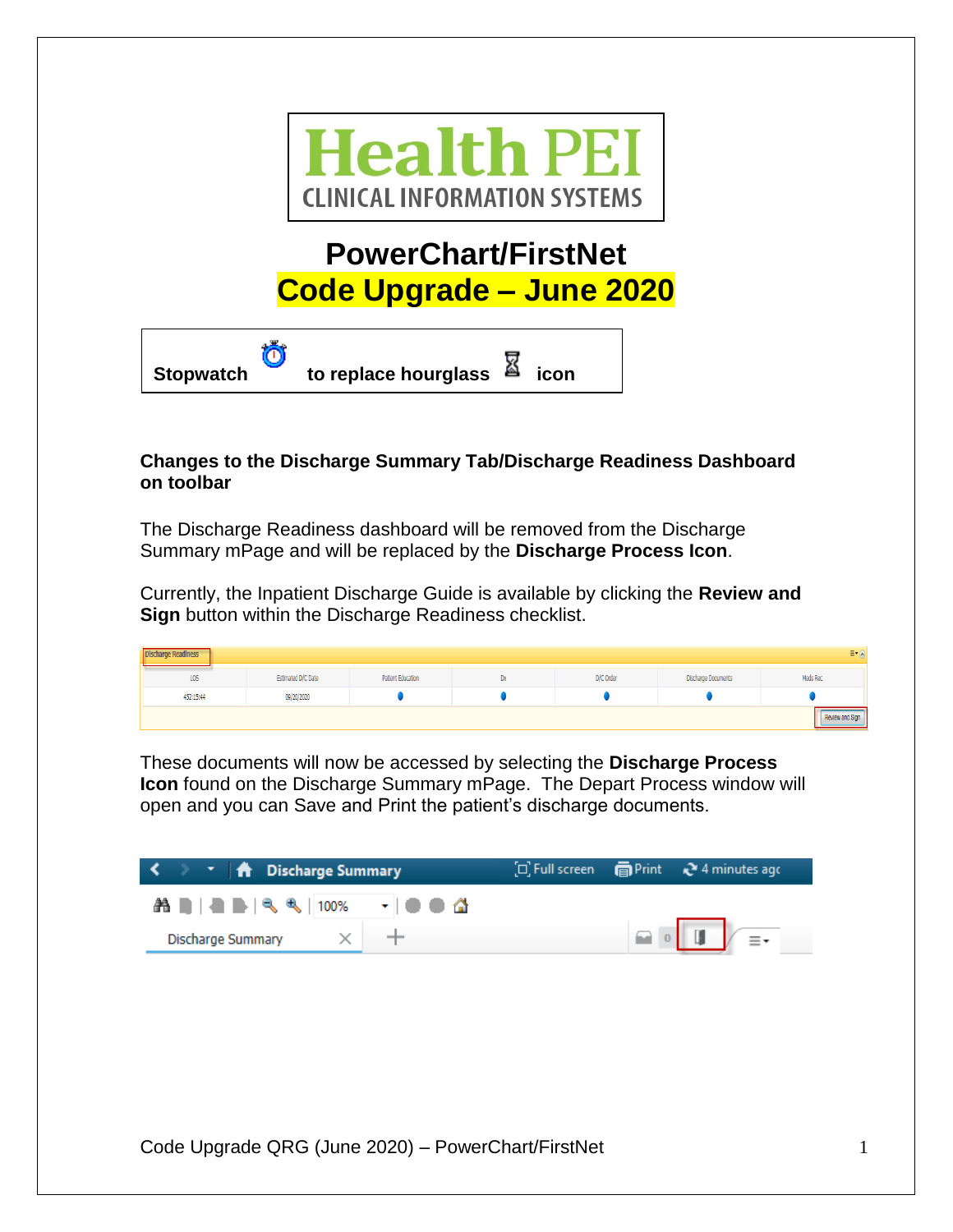The information displayed in the Discharge Readiness checklist can still be found by viewing the individual components.

|           | Medication Reconciliation (Phys) (15)                                                                              |          |
|-----------|--------------------------------------------------------------------------------------------------------------------|----------|
|           | Selected visit                                                                                                     |          |
|           | $\triangle$ New (0)                                                                                                | ۰        |
| Meds Rec  | No results found                                                                                                   | $\equiv$ |
|           | 4 Continue (15)                                                                                                    |          |
|           | acetaminophen (acetaminophen oral tablet) 650 Milligram Oral every 4 hours as needed<br>Fever or Pain, Refills: 0. |          |
|           | acetaminophen/caffeine/codeine (Atasol 30) 1 Tablet(s) Oral every 4 hours as needed Pain.                          |          |
|           | $99 - 0.01 - 0.0$                                                                                                  |          |
|           | Discharge Orders Placed (Phys) (1)                                                                                 |          |
| D/C Order | Selected visit                                                                                                     |          |
|           | Discharge                                                                                                          |          |
|           |                                                                                                                    |          |
| <b>Dx</b> | <b>Problems and Diagnoses (NEW)</b><br>All Visits                                                                  |          |

### **Current View <b>New Layout New Layout**

|                                                            | Diagnosis                |                 |
|------------------------------------------------------------|--------------------------|-----------------|
| <b>Diagnoses (Phys)</b>                                    | <b>Component Retired</b> |                 |
|                                                            | and Replaced with        | Discharge       |
| Discharge Orders Placed (Phys) (0)                         | Consolidated             | <b>Problem</b>  |
|                                                            | Problems (Problems       | <b>Dischard</b> |
| <b>Medication Reconciliation (Phys)</b> (4) $-\frac{1}{2}$ | and Diagnoses)           | <b>Medicati</b> |
|                                                            |                          |                 |

| T   A Discharge Summary                                   |          |        |  |  |  |  |
|-----------------------------------------------------------|----------|--------|--|--|--|--|
| <b>AA B   &amp; B   &lt; &lt; &lt; &lt; &lt; { 100%</b>   |          | $\sim$ |  |  |  |  |
| <b>Discharge Summary</b>                                  | $\times$ |        |  |  |  |  |
| <b>Problems and Diagnoses (NEW)</b>                       |          |        |  |  |  |  |
| Discharge Orders Placed (Phys) (2)                        |          |        |  |  |  |  |
| <b>Medication Reconciliation (Phys)</b> (7) $\rightarrow$ |          |        |  |  |  |  |

|  |  | The Dashboard <b>Part of the Second</b> located on the toolbar, will no |
|--|--|-------------------------------------------------------------------------|
|--|--|-------------------------------------------------------------------------|

longer post the Estimated Discharge Date nor the Diagnosis column.

| <b>Discharge Readiness Dashboard</b>                  |                              |                    |                   |           |                     |          |  |  |
|-------------------------------------------------------|------------------------------|--------------------|-------------------|-----------|---------------------|----------|--|--|
| Patient List: PAND ENDO QEH<br>$\sim$                 |                              |                    |                   |           |                     |          |  |  |
| Patient Name                                          | Length Of Stay<br>(DD:HH:MM) | Estimated D/C Date | Patient Education | D/C Order | Discharge Documents | Meds Rec |  |  |
| <b>ZZTEST, APRIL</b><br>Female 34 Years<br>PAN ENDO/4 | 535:21:14                    | $\sim$             |                   |           |                     |          |  |  |

×.

# **\*\*NEW\*\*** able to reset **Hospital to Hospital Transfer Med Rec**



Code Upgrade QRG (June 2020) – PowerChart/FirstNet 200